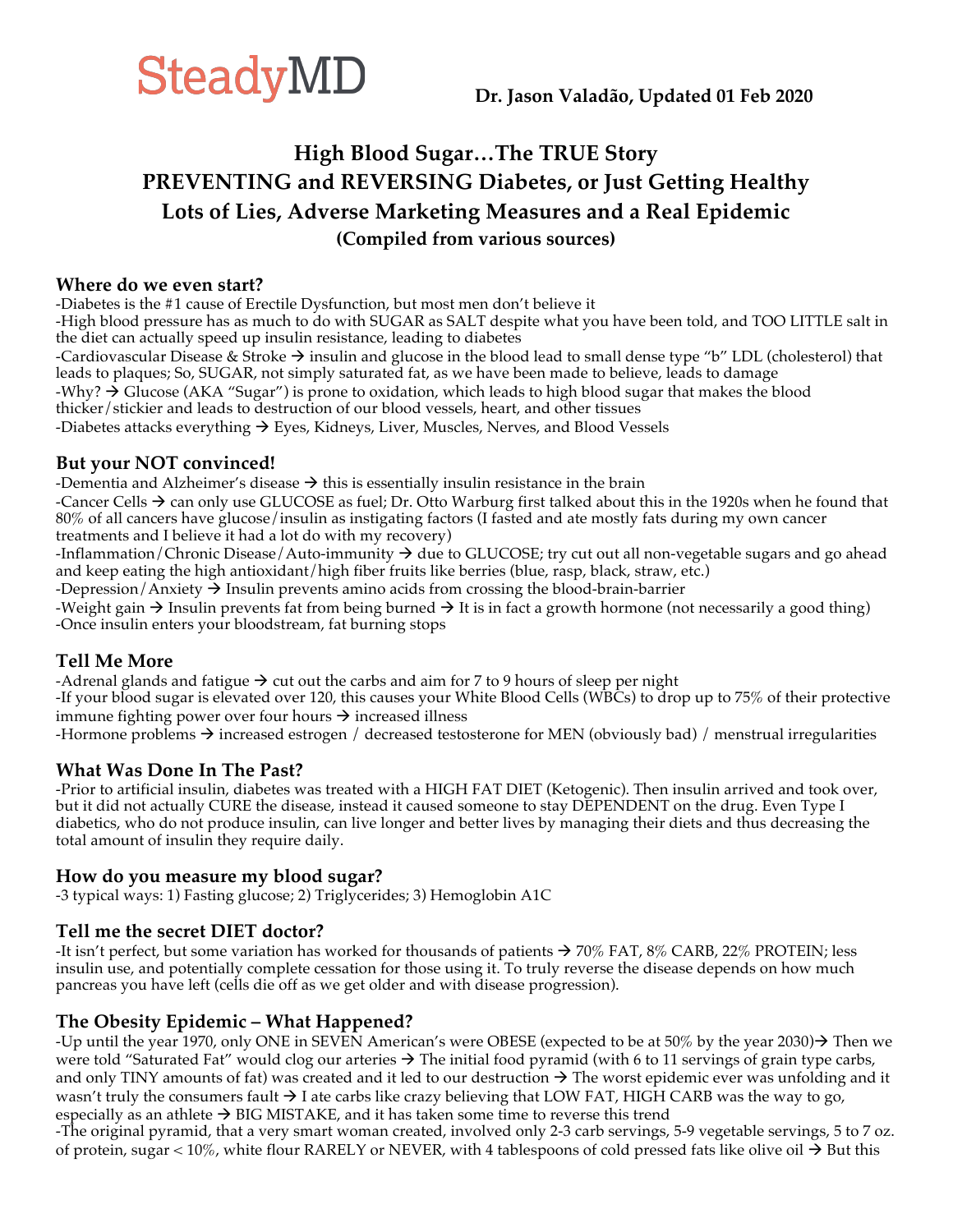# $SteadyMD$   $Dr.$  Jason Valadão, Updated 01 Feb 2020

was never brought to the general publics' attention  $\rightarrow$  The USDA hired the woman, and it became MORE about FARMERS than HEALTH. It had a lot to do with politics, marketing and scant evidence.

-We were told to eat: PASTA, BREAD, CEREAL and NO EGGS, BUTTER or WHOLE MILK

-But Fats don't trigger insulin release, and they don't break down into sugar

-Processed foods  $\rightarrow$  The SUGAR and SALT combination  $\rightarrow$  Dopamine release by the brain and thus ADDICTION -Eating LOW FAT for any period of time can damage your metabolism for years, can throw off a women's menstrual cycle, and definitely decreases testosterone

#### **Exercise Works and here is Why? Plus, you don't need hours and hours of it**

-Exercise burns glucose, if you don't burn it off, it ends up burning you

-It is the number one insulin blocker; it forces insulin into the cells and out of the bloodstream

-Intensity is more important than time  $\rightarrow$  you don't need to do a 60-minute cardio workout; think about 20 to 30 minutes of moderate to high intensity circuit type training where you incorporate as many muscle groups as possible (this is why CrossFit has many benefits if you do it the right way, and if you don't you will likely need to see a sports medicine physician like myself for other reasons (i.e., that aching back, pulled muscle, damaged ligament/tendon, etc.)

-Blood sugar is lower with INTENSE exercise for even SIX minutes as compared to 30 minutes of MODERATE exercise -The so-called 7-minute workout that became popular really does work  $\rightarrow$  essentially you do 30 seconds of high intensity exercise (based on what HIGH intensity means for you) followed by 10 seconds of low intensity, then 30, then 10, back and forth until you get to 7 minutes; with this, there really is no excuse to not fit in exercise each and every day; and you can change this up, doing 30 seconds high, 20 seconds moderate, 10 light, and so on and so forth

-FOUR basic exercises to get you started  $\rightarrow$  1) Air Squats or Lunges, 2) Get-ups off the floor, 3) Wall Pushups or floor pushups, 4) Air Punches or Windmills; adapt any of these as needed; start with just 10 reps of each exercise, and increase intensity by total number of sets in an allotted amount of time, or increasing your reps and or sets; alternate exercise with a 20 to 30 minute vigorous walk

-Doing even just 5 to 10 minutes of morning exercise can have a huge positive impact on your blood sugar and if you can fit in another 5 to 10 minutes at night (possibly a 10 to 20 minute walk right after you wash the dishes after dinner…yes, the dishes, not throw away the fast food items) you won't believe how much it will help you  $\rightarrow$  your liver ends up running out of sugar to dump into your bloodstream

#### **Nutrient Deficiencies**

-Low level deficiencies in such vitamins and minerals as: Zinc, Magnesium, Selenium, Iron, B-vitamins, and Chromium have been implicated in degenerative diseases to include diabetes

-Metformin, which some have called a wonder/anti-cancer drug, may lead to B12 deficiency

-Soy is hard to digest and can lead to thyroid issues and poor nutrient absorption (if you use any Soy, choose the fermented types such as Tempeh or Miso which can promote good gut health)

#### **So Which Fats Do I Choose?**

-Saturated fats like coconut and those found in meats are not as bad as we have been told -Get in the habit of buying the following oils  $\rightarrow$  Avocado, Olive, Peanut, Sesame, and Coconut -Lard is not as bad as we have been told  $\rightarrow$  it is actually a mono-unsaturated fat like olive oil -STAY AWAY FROM  $\rightarrow$  Trans fats, hydrogenated fats/oils

-Absolutely limit / Don't use  $\rightarrow$  Corn Oil, Canola Oil, Vegetable Oils  $\rightarrow$  They are NOT safe  $\rightarrow$  Lead to free radical formation, and a LEADING CAUSE OF HEART DISEASE  $\rightarrow$  But you would NOT know this from all the marketing we receive and my wife and I both wasted plenty of money on such oils over the years -You CAN in fact get all the energy/calories you need from FATS and PROTEINS

-A HIGH FAT DIET is in fact UNHEALTHY when you also eat a HIGH CARBOHYDRATE DIET  $\rightarrow$  Thus in a nutshell: HIGH FAT + HIGH CARB = HIGHLY BAD; but HIGH FAT (good fats) + LOW CARB = HIGHLY GOOD DIET -Nuts (various types) are what I would call a perfect snack, you just have to be careful to not eat too many servings per day (I have this problem)

#### **Tell Me More About Sugar**

-Fructose (sugar) goes to your liver just like alcohol  $\rightarrow$  Leads to an increase in Triglycerides, Visceral Fat (around your organs), and plaque formation in your arteries, and YES, a FATTY LIVER (Non-alcoholic fatty liver disease or NAFLD) -There are over FIFTY (50!!!) different names for sugar; No wonder it is so confusing

-Glucose  $\rightarrow$  leads to insulin resistance  $\rightarrow$  DAMAGE

-Technically all SUGARS are bad  $\rightarrow$  But MODERATION is key

-But you must also stay away from MOST artificial sweeteners: ESPECIALLY ASPARTAME, and ACESULFAME K -SAFE ALTERNATIVES: Stevia, Xylitol, Monk fruit (previously used for constipation and longevity) -Sugar is essentially EQUAL to cocaine and nicotine  $\rightarrow$  they go after the same part of our brains